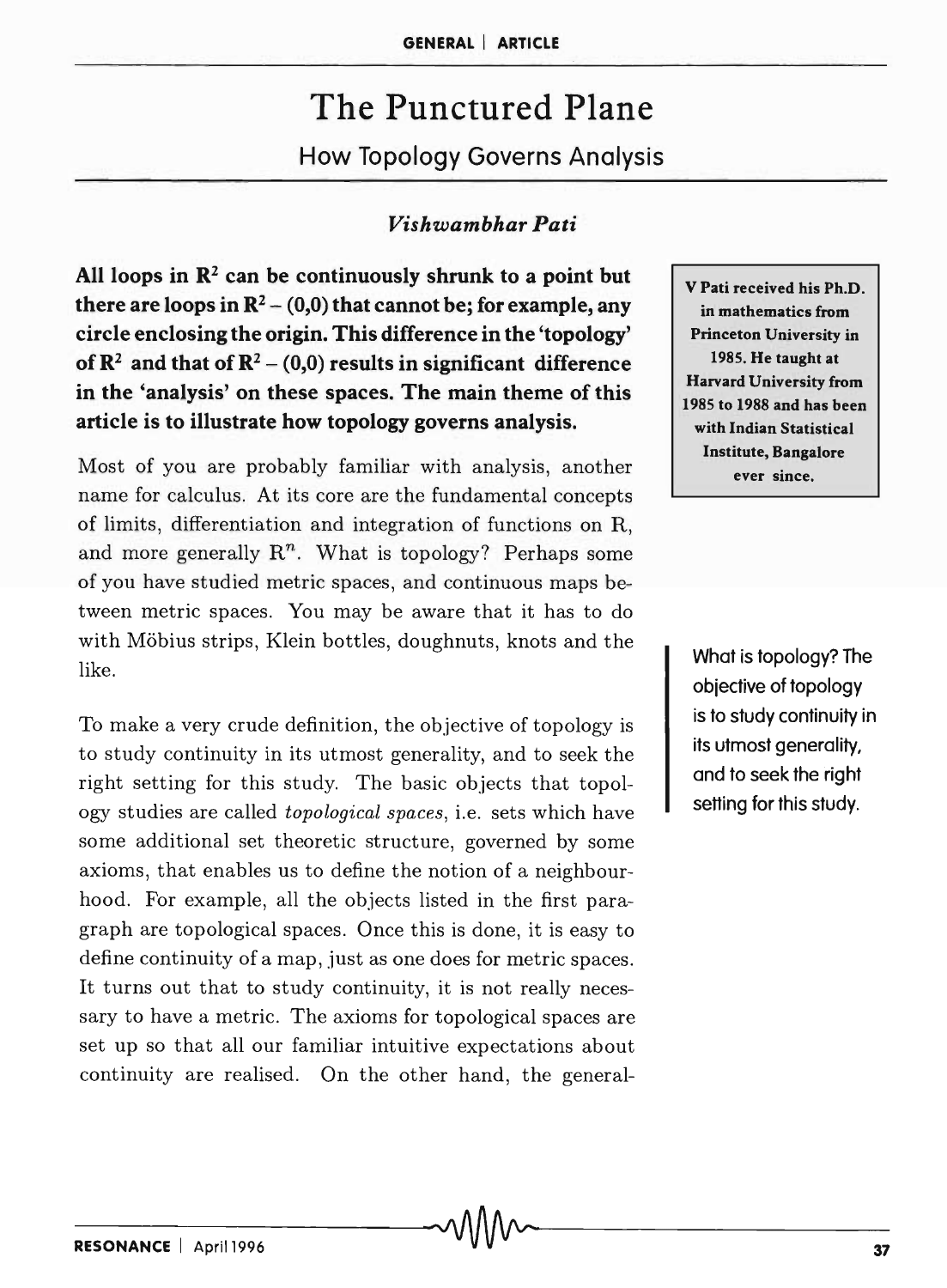In this article, I hope to give you a flavour of how a topological invariant called homology governs the solvability of a problem in calculus.









**A topologist has been defined to be a mathematician who can't tell the difference between a doughnut and a cup of coffee!** 

ity achieved by ridding ourselves of a metric is so powerful that topology permeates all of mathematics. A continuous map between topological spaces which has a continuous inverse is called a *homeomorphism*. One would like to classify topological spaces upto homeomorphism (i.e., without distinguishing spaces which are homeomorphic), just as one would like to classify, say, groups upto isomorphism. For example, a doughnut is homeomorphic to a coffee cup. A property, such as connectedness, or compactness, which is preserved under homeomorphism, is called a *topological invariant.* In this article, I hope to give you a flavour of how a topological invariant called *homology,* which we shall define, governs the solvability of a problem in calculus. For starters, let us review some *several variable calculus.* 

## Statement of the Problem

Let  $\mathbf{v}(x, y) = (p(x, y), q(x, y))$  be a smooth vector field on an open subset X of the Euclidean plane  $\mathbb{R}^2$ , i.e. both  $p(x, y)$ and  $q(x, y)$  are defined on X, and infinitely differentiable as functions on  $X$ . Those with a physics background may like to think of v as an electric field, or the velocity field of a fluid confined to the planar region  $X$ . A natural fundamental question which arises is whether there exists a *potential function* for this vector field. In other words, does there exist a smooth function  $\phi(x, y)$  on X such that

$$
p = \frac{\partial \phi}{\partial x}, \quad q = \frac{\partial \phi}{\partial y}
$$
 (1)

holds identically all over  $X$ ? This pair of simultaneous differential equations is often abbreviated as  $\mathbf{v} = \nabla \phi$  (read gradient of  $\phi$ , or grad  $\phi$ ).

Let me give you a quick reason as to why it is useful to have a potential function. It is easier to perform summation (and more generally integration) of potentials, which are scalar valued functions, rather than vector fields. If one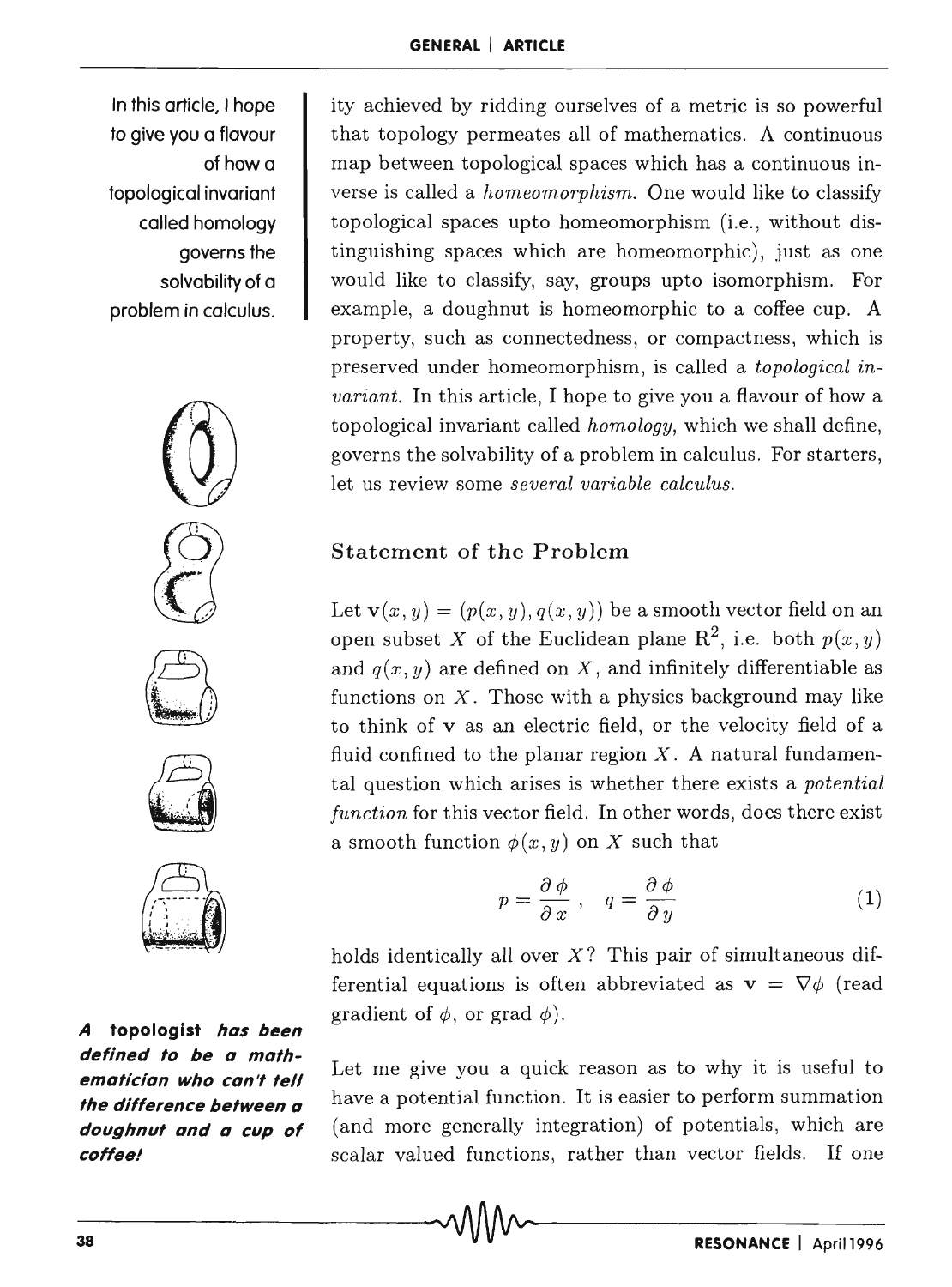has, for example, a line of charge, then to find the electric field at a point you would have to take field contributions of 'infinitesimal' bits of the line, take the components along, say the x-axis, and then integrate. For the potential, you do not need to take components, but simply integrate the potential contributions. The other reason, which is of more interest to us here, is the matter of 'work done' in moving along a smooth path  $\gamma$ . Let  $\gamma : [0,1] \rightarrow X$ , where  $\gamma(t) =$  $(\gamma_1(t), \gamma_2(t))$  be a smooth function of  $t \in [0,1]$ .  $\gamma$  is called a *smooth path* joining  $P = \gamma(0)$  to  $Q = \gamma(1)$ . The work done along  $\gamma$  in the field **v** is the *line integral* defined by :

$$
\int_{\gamma} \mathbf{v} = \int_{0}^{1} \left( \mathbf{v}(\gamma(t)) \cdot \frac{d\gamma}{dt} \right) dt
$$

$$
= \int_{0}^{1} \left( p(\gamma(t)) \frac{d\gamma_1}{dt} + q(\gamma(t)) \frac{d\gamma_2}{dt} \right) dt \qquad (2)
$$

where  $\cdot$  denotes the dot product in  $\mathbb{R}^2$ . Clearly, if a potential function  $\phi$  exists on X, satisfying (1), then the line integral of **v** along  $\gamma$  becomes

$$
\int_{\gamma} \mathbf{v} = \int_0^1 \frac{d\phi(\gamma(t))}{dt} dt = \phi(\gamma(1)) - \phi(\gamma(0))
$$
\n
$$
= \phi(Q) - \phi(P) \tag{3}
$$

by the fundamental theorem of calculus. To sum up, the work done along a path is just the difference of the values of the potential function at the *end points* of the path, and *independent* of the path. Thus no line integrals need be calculated to compute the work done. Also, in particular, the work done in moving along a smooth *loop* (i.e. a path  $\gamma$ ) satisfying  $\gamma(1) = \gamma(0)$  is zero!

Another obvious consequence of the existence of a solution to (1) is the following: since  $\phi$  is to be smooth on the open set  $X$ , one must have

$$
\frac{\partial q}{\partial x} = \frac{\partial^2 \phi}{\partial x \partial y} = \frac{\partial^2 \phi}{\partial y \partial x} = \frac{\partial p}{\partial y}
$$
(4)

It is easier to perform summation of potentials, which are scalar valued functions, rather than vector fields.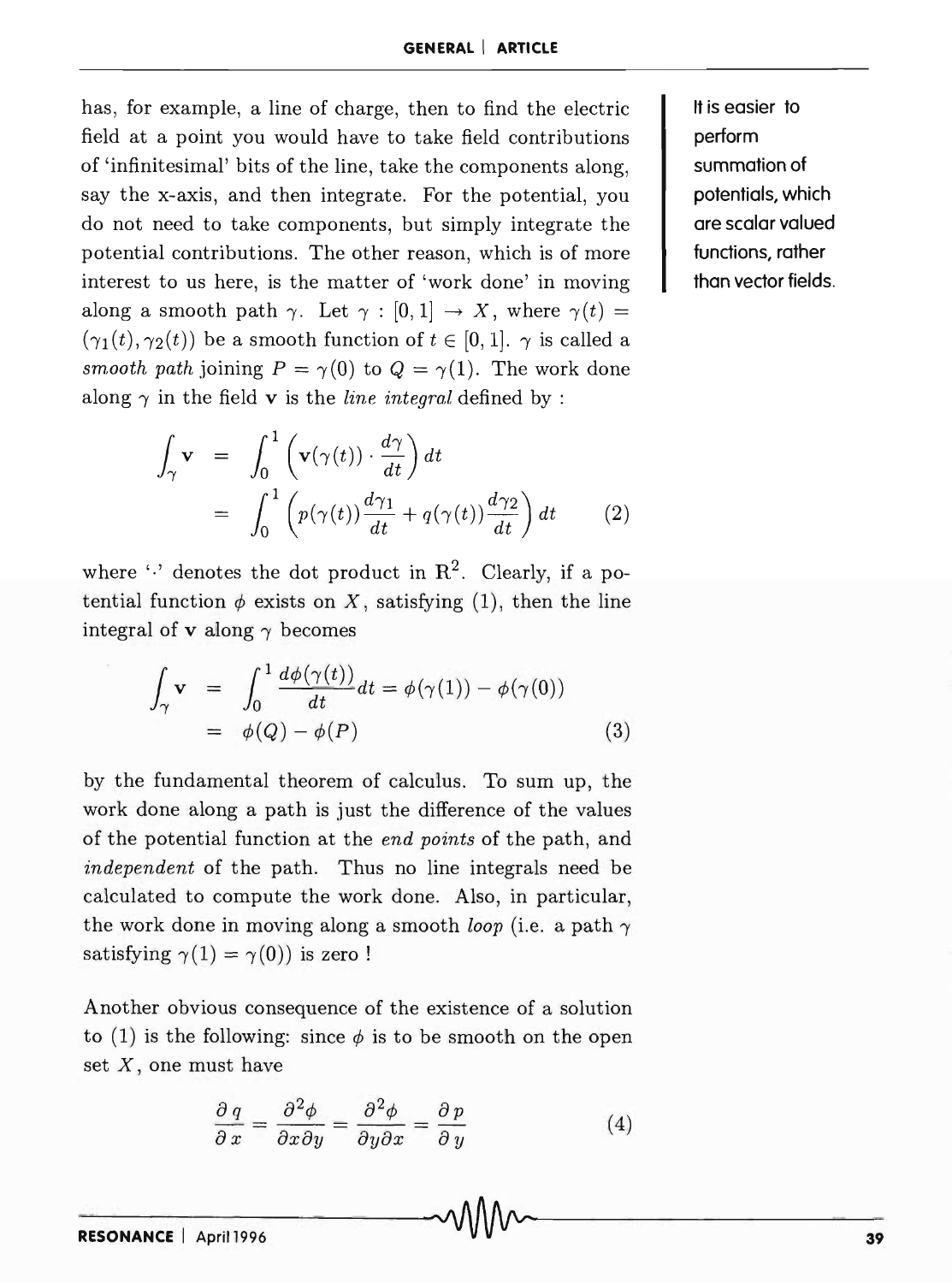all over *X*. The (also smooth) function  $\frac{\partial q}{\partial x} - \frac{\partial p}{\partial y}$  is called the *curl* of v, and denoted curl v. The discussion above shows that a *necessary condition* for (1) to have a solution is that curl  $v = 0$  identically on X (recall the statement 'curl grad is zero', from multivariate calculus). So, for example, the vector field  $\mathbf{v}(x, y) = (xy, xy)$  on  $X = \mathbb{R}^2$  has no potential function since its curl is not identically zero.

It is quite natural to ask whether curl  $v = 0$  is a *sufficient* condition for a smooth vector field  $v$  on  $X$  to have a potential function satisfying (1). The rest of this note is essentially devoted to this question.

For a start, let us consider the simplest case  $X = \mathbb{R}^2$ . In this case, the answer turns out to be yes. Indeed, define the function  $\phi$  by

$$
\phi(x,y) = \int_0^x p(t,0)dt + \int_0^y q(x,s)ds \tag{5}
$$

That this function satisfies (1) is an easy application of the fundamental theorems of calculus about integrals of derivatives and derivatives of integrals; we leave it as an exercise. So now we have a complete answer for a smooth vector field **v** on  $\mathbb{R}^2$ , viz.  $\mathbf{v} = \nabla \phi$  for some smooth function  $\phi$  if and only if curl  $v = 0$ . This is a particular instance of the Poincaré Lemma for  $\mathbb{R}^2$ . See the book by Singer and Thorpe for the general statement.

What does topology have to do with all this? To elucidate this point, let us migrate from  $X = \mathbb{R}^2$  to the punctured plane  $X = R^2 - (0,0)$ .

Consider the smooth vector field

$$
\omega(x,y) = \left(\frac{-y}{x^2 + y^2}, \frac{x}{x^2 + y^2}\right)
$$

on  $R^2 - (0,0)$ , which is pictured in *Figure 1*. Note that this vector field has a singularity at the origin, i.e., there is no



**Figure 1 The whlrpool vector field.**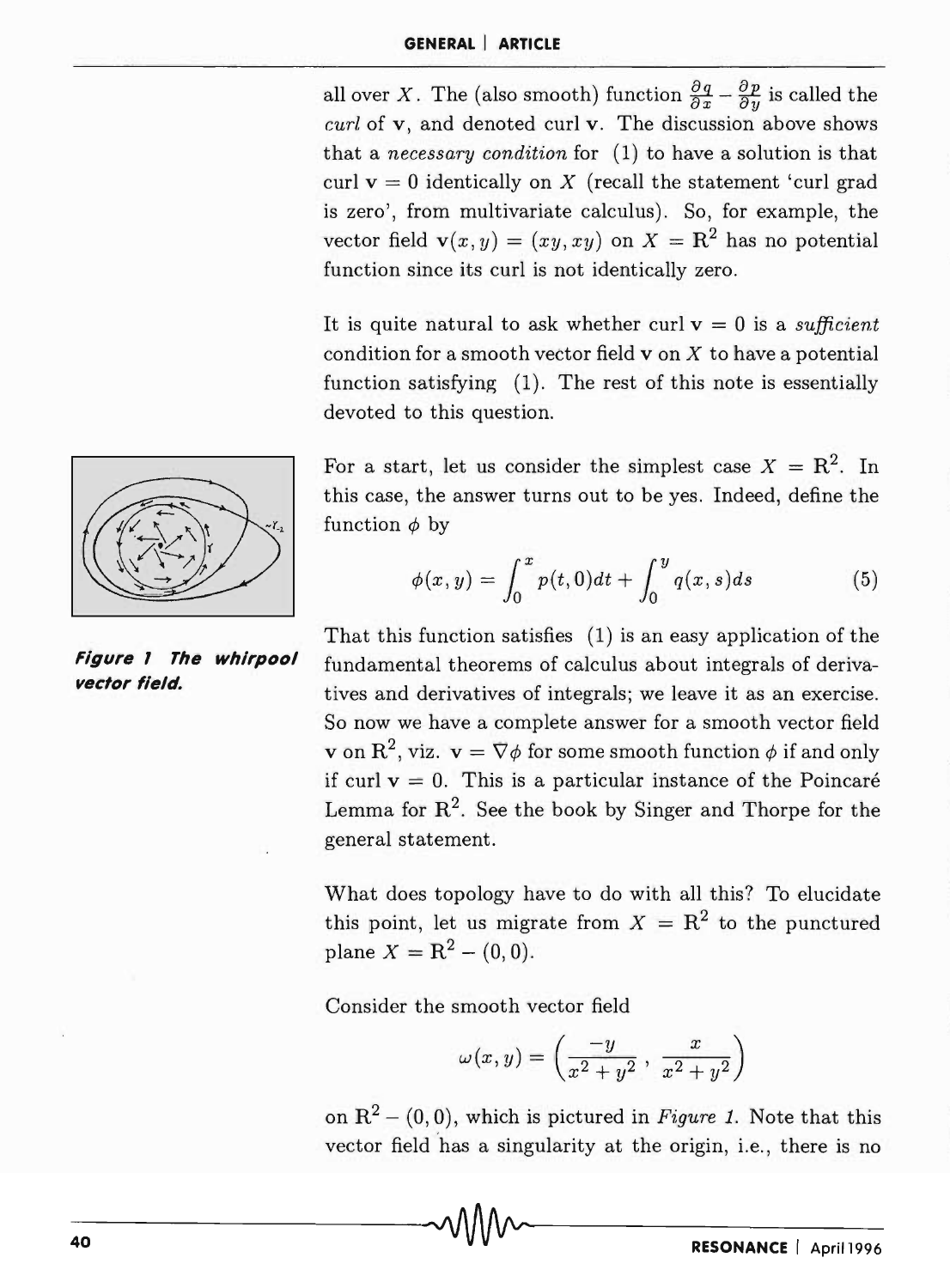way of extending this field to a smooth vector field on  $\mathbb{R}^2$ . You may like to think of it as the surface of an infinite river with a whirlpool at the origin. It is easy to check that this vector field is curl free on  $R^2 - (0,0)$ , and we may again ask whether there is a smooth potential function  $\phi$  defined on  $R^{2} - (0,0)$  such that  $\omega = \nabla \phi$ . If there were, then the earlier discussion would imply that its line integral along a loop in  $R^2 - (0,0)$  would have to be zero. On the other hand, a (hopefully empty!) boat drifting around the whirlpool would certainly go on gaining energy in the counterclockwise direction. Let us verify this (without getting into that boat!). Let  $\gamma(t) = (\cos 2\pi t, \sin 2\pi t)$  where  $t \in [0, 1]$ , be the loop going counter-clockwise once around the puncture (see *Figure 1*). Then  $\omega(\gamma(t)) = (-\sin 2\pi t, \cos 2\pi t), \frac{d\gamma}{dt} =$  $(-2\pi \sin 2\pi t, 2\pi \cos 2\pi t)$ , and the line integral of  $\omega$  along  $\gamma$ IS

$$
\int_{\gamma} \omega = \int_0^1 ((-\sin 2\pi t)(-2\pi \sin 2\pi t) + (\cos 2\pi t)(2\pi \cos 2\pi t)) dt
$$
  
=  $2\pi \int_0^1 dt = 2\pi$  (6)

which is certainly non-zero. Hence we have a curl free smooth vector field  $\omega$  on  $\mathbb{R}^2$  – (0,0) which is *not* the gradient of any potential function ! Making just one puncture in  $\mathbb{R}^2$  has completely changed its analytical nature.

Now I would like to dwell upon the topological characteristic of  $R^2 - (0,0)$  which 'causes' this. It is well known that all loops in  $\mathbb{R}^2$  can be continuously shrunk to a point, but there are loops in  $\mathbb{R}^2$  – (0,0) that cannot be continuously shrunk to a point. To make all this precise, we need a little bit of 'technology'.

#### Some Planar Topology

Let *X* denote an open subset of  $\mathbb{R}^2$ . A *piecewise smooth path* in X is a map  $\gamma : [0, 1] \to X$  such that (i)  $\gamma$  is continuous,

We can have a curl free smooth vector field  $\omega$  on  $R^2 - 10,0$ which is not the gradient of any potential function! Making just one puncture in R2 can completely change its analytical structure.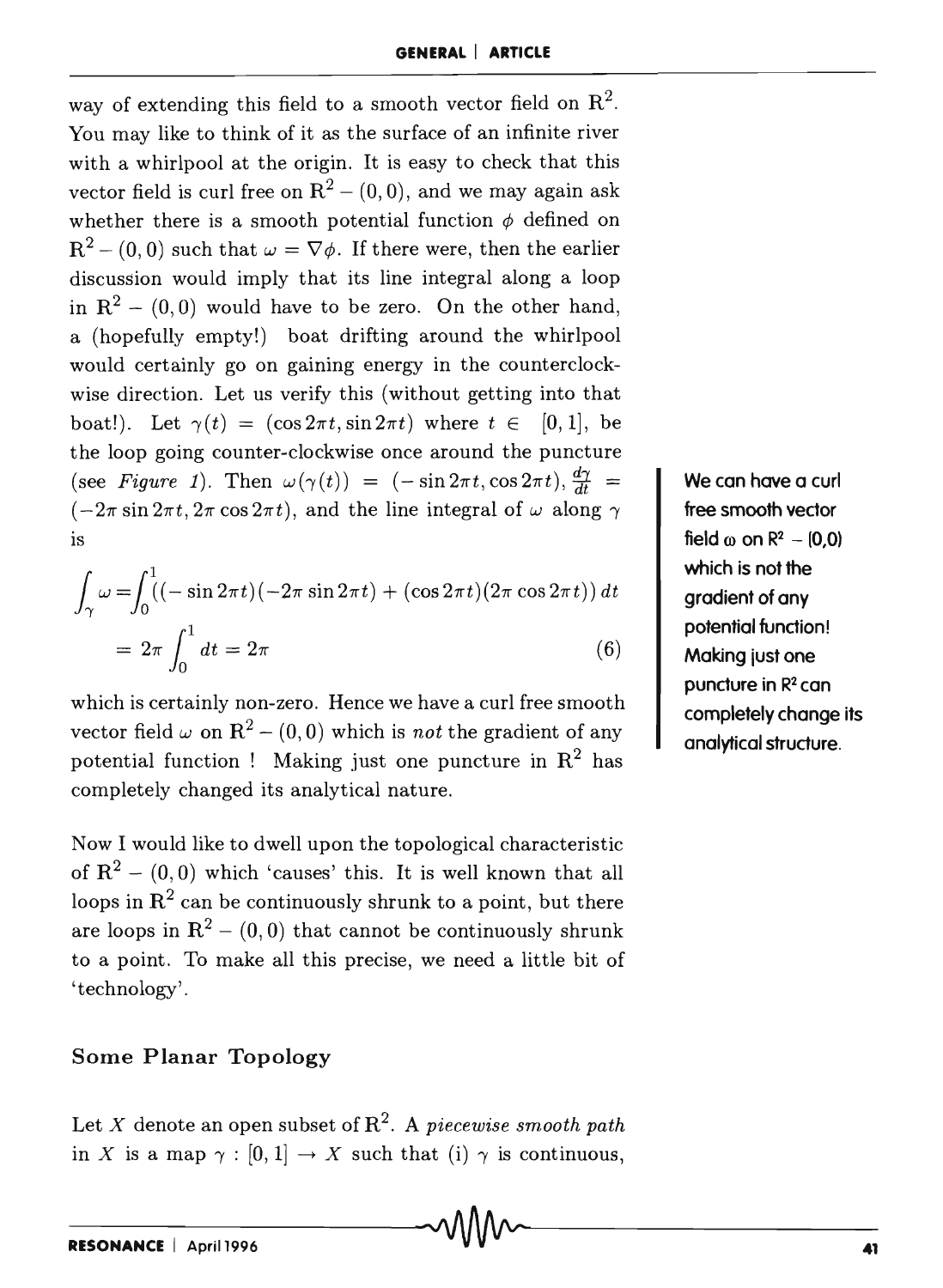and (ii) there is a subdivision  $0 = a_0 < a_1 < \ldots < a_k = 1$ of [0, 1] such that  $\gamma$  is smooth on each of the sub-intervals  $I_j = [a_j, a_{j+1}], \gamma(0)$  is called the *initial point* and  $\gamma(1)$  the *end point* of  $\gamma$ . The *inverse path* to  $\gamma$  is the path  $\gamma^{-1}$  defined by  $\gamma^{-1}(t) = \gamma(1-t)$ . We shall now refer to piecewise smooth paths simply as paths, for brevity. As before, a *loop* will mean a path  $\gamma$  whose initial and end points are the same point x. In this case we say the loop  $\gamma$  is *based* at x.

If  $\gamma$  and  $\tau$  are two paths such that the end point  $\gamma(1)$  of  $\gamma$ is the initial point  $\tau(0)$  of  $\tau$ , then one can form the *composite path*  $\gamma * \tau$  defined by  $\gamma * \tau(t) = \gamma(2t)$  for  $0 \leq t \leq \frac{1}{2}$ and =  $\tau(2t - 1)$  for  $\frac{1}{2} \le t \le 1$ . (This is the reason for introducing piecewise smooth paths, because the composite of smooth paths need not be a smooth path, but the composite of piecewise smooth paths is piecewise smooth.) In particular, we can compose two loops based at the same point.

The *constant path*  $c_x$  at a point  $x \in X$  is defined by  $c_x(t) = x$ for all  $t \in [0,1]$ . Henceforth, we shall always assume that X is a *path connected* open subset of  $\mathbb{R}^2$ , i.e. given any two points P and Q in X, there is a path  $\gamma$  in X with P as its initial and Q as its end point.

Given a smooth vector field  $\mathbf{v} = (p, q)$  on X, and a piecewise

smooth path 
$$
\gamma
$$
 in X, we can define the line integral  
\n
$$
\int_{\gamma} \mathbf{v} = \sum_{j=0}^{k-1} \int_{a_j}^{a_{j+1}} \left( p(\gamma(t)) \frac{d\gamma_1}{dt} + q(\gamma(t)) \frac{d\gamma_2}{dt} \right) dt
$$

With this definition, and the standard facts about change of variables in integration, it is easy to see that  $\int_{\gamma*\tau}$  v =  $\int_{\gamma} \mathbf{v} + \int_{\tau} \mathbf{v}$  and  $\int_{\gamma^{-1}} \mathbf{v} = -\int_{\gamma} \mathbf{v}$ . Also, for the constant path  $c_x$  at *x*, we have  $\int_{c_x} \mathbf{v} = 0$ .

One is now equipped to do some algebra with (piecewise smooth) loops. Let  $X$  be a path-connected open subset of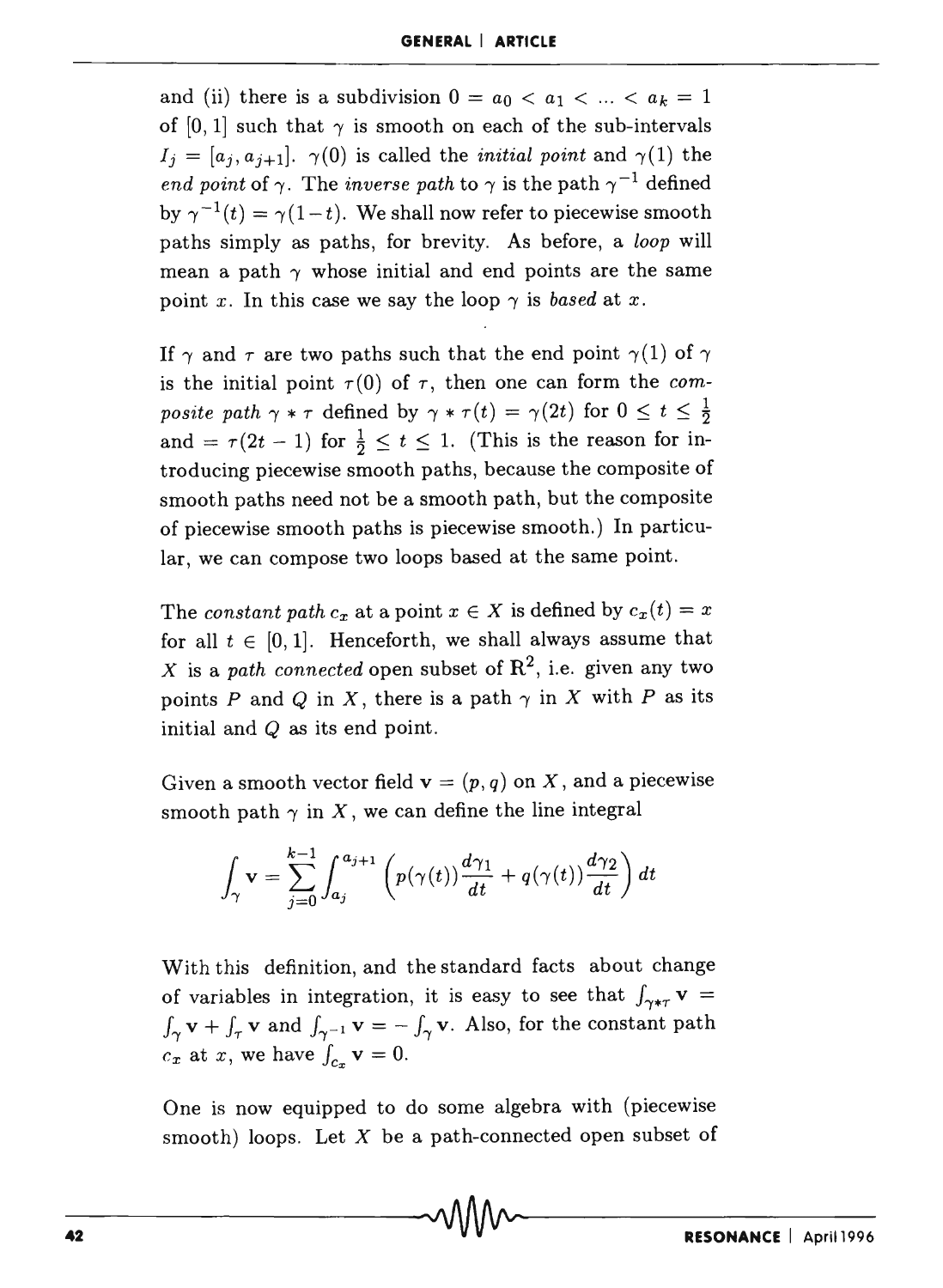$\mathbb{R}^2$ , as before. I would like to define an equivalence relation on loops in X as follows. Say that the loops  $\gamma$  and  $\tau$ are *equivalent* (or *homologous,* or *freely homotopic)* if there exists a piecewise smooth map  $F : [0, 1] \times [0, 1] \rightarrow X$  such that (i)  $F(t, 0) = \gamma(t)$ ,  $F(t, 1) = \tau(t)$  for all  $t \in [0, 1]$ , (ii)  $F(0, s) = F(1, s)$  for all  $s \in [0, 1]$ . Such a map is called a (free) *homotopy*. We write  $\gamma \sim \tau$  to denote that  $\gamma$  is equivalent to  $\tau$ . You should verify that this is an equivalence relation.

One intuitively thinks of  $\gamma_s = F(\cdot, s)$  as a continuous one parameter family of loops evolving from  $\gamma$  at  $s = 0$  to  $\tau$ at  $s = 1$ . Finally, given a loop  $\gamma$  in X, and an arbitrary point  $x \in X$ , there is a loop  $\tilde{\gamma}$  which is equivalent to  $\gamma$ , and which is based at x. For, take a fixed path  $\sigma$  joining *x* to  $y = \gamma(0) = \gamma(1)$ , which is possible by the path connectedness of *X*. Define  $\tilde{\gamma} = \sigma * \gamma * \sigma^{-1}$ . *Figure 2* should enable you to construct a homotopy. Because of this, one can compose equivalence classes of loops. If  $\gamma$  and  $\tau$  represent two equivalence classes, the above remark allows us to assume without loss of generality that  $\gamma$  and  $\tau$  are based at the same point, and we may define  $\gamma + \tau$  to be the equivalence class of the loop  $\gamma * \tau$ . We will omit the proof that this operation is well-defined, i.e. that  $\gamma \sim \gamma'$ ,  $\tau \sim \tau'$  implies  $\gamma * \tau \sim \gamma' * \tau'$ , though it isn't difficult to prove this, by 'pasting homotopies'. The notation '+' is meant to indicate that the operation is abelian, and it is not difficult to show that  $\gamma * \tau$  and  $\tau * \gamma$  are equivalent. If  $\gamma$  is a loop with  $\gamma(0) = \gamma(1) = x$ , you may verify, for example, that  $\gamma * c_x \sim \gamma \sim c_x * \gamma$ . Also,  $\gamma * \gamma^{-1} \sim c_x \sim \gamma^{-1} * \gamma$ . Thus, the equivalence class of the constant loop (at any point) is the identity element, and the inverse of (the equivalence class of)  $\gamma$  is (the equivalence class of) the loop  $\gamma^{-1}$ . For notational simplicity, we shall denote a loop and its equivalence class by the same letter, say,  $\gamma$ ,  $\tau$ , etc.





**Figure 2 Moving loops around.**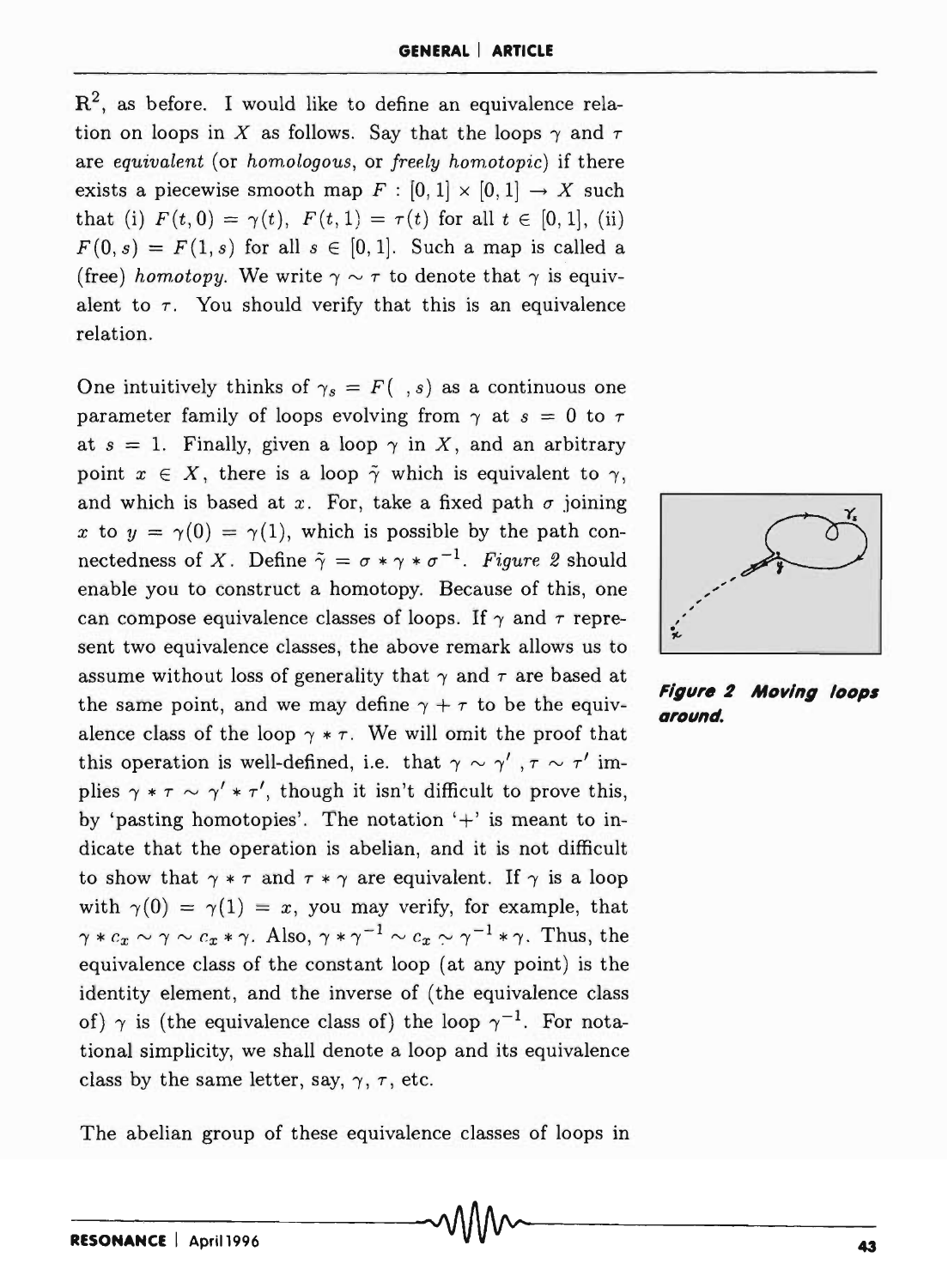X is a very important one, and is called the *first homology group* of X, and denoted  $H_1(X)$ . It was essentially invented by Poincaré and Riemann for their study of Riemann surfaces.

I claim that the distinction between the Euclidean plane  ${\bf R}^2$ and the punctured plane  $R^2 - (0,0)$  is detected by the first homology group. First, let us see that  $H_1(\mathbb{R}^2)$  is the trivial group  $\{0\}$ . This is because the homotopy

$$
F(t,s)=(1-s)\gamma(t)
$$

makes any loop  $\gamma$  equivalent to the trivial loop, so there is only the equivalence class of the constant loop in  $H_1(\mathbb{R}^2)$ , which therefore is the trivial group ! In fact, this argument shows that the first homology group of any convex (in fact any starlike) open subset of  $\mathbb{R}^2$  is trivial. For more on  $H_1$ , see the Greenberg lectures on algebraic topology or the book by Bott and Tu.

Of course,  $R^2 - (0,0)$  is not convex, or starlike, and one would like to compute its first homology group. First, let me try to convince you that it is non-trivial. For this, we will need the following lemma, which is the crucial bridge between topology and calculus.

Let X be a path connected open subset of  $\mathbb{R}^2$ , and v be a curl free smooth vector field on it. Then, for two loops  $\gamma$ and  $\tau$  in X such that  $\gamma \sim \tau$ , we have  $\int_{\gamma} \mathbf{v} = \int_{\tau} \mathbf{v}$ .

To see this, first let us make the simplifying assumption that both  $\gamma$  and  $\tau$  are smooth, and that the homotopy  $F : [0,1] \times [0,1] \rightarrow X$  between them, satisfying  $F(t,0) =$  $\gamma(t)$ ,  $F(t,1) = \tau(t)$ , is also smooth. We let  $\sigma$  denote the path defined by  $\sigma(s) = F(0, s) = F(1, s)$ . Write  $F(t, s) =$  $(F_1(t, s), F_2(t, s))$  in terms of its component functions. Write  $\mathbf{v}(x, y) = (p(x, y), q(x, y))$ , and for brevity let us denote partial differentiation by subscripts e.g.  $p_y = \frac{\partial p}{\partial y}$ ,  $F_{1,s} = \frac{\partial F_1}{\partial s}$ 

The distinction between the Euclidean plane R <sup>2</sup> and the punctured plane  $R^2 - (0,0)$  is detected by the first homology group.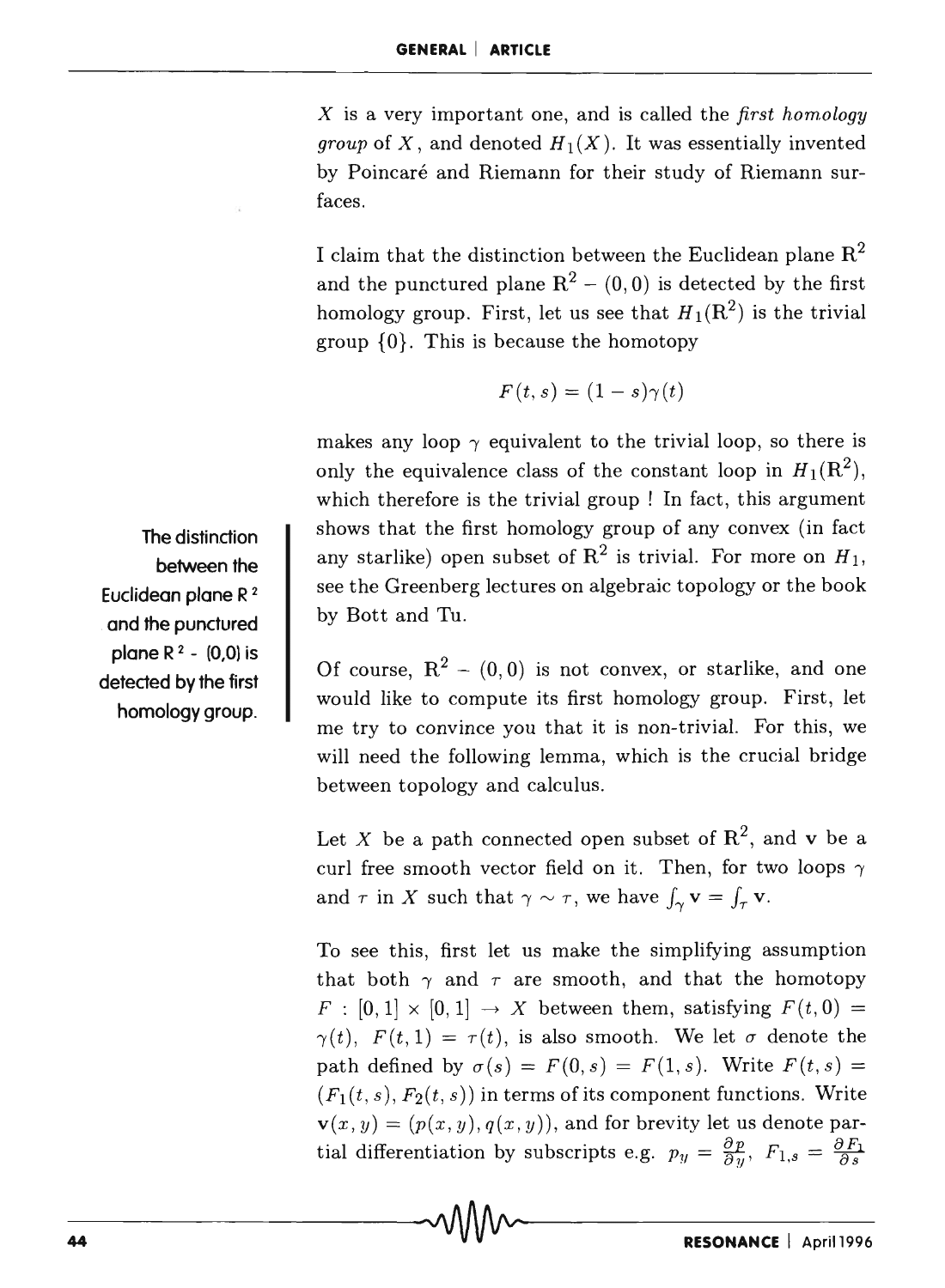etc. We will use the smooth homotopy  $F$  to 'pullback' the vector field v from *X* to a smooth vector field w on the square  $[0, 1] \times [0, 1]$ . More precisely,  $\mathbf{w}(t, s) = (\tilde{p}(t, s), \tilde{q}(t, s))$ where:

$$
\tilde{p}(t,s) = p(F(s,t))F_{1,t} + q(F(s,t))F_{2,t} \n\tilde{q}(t,s) = p(F(s,t))F_{1,s} + q(F(s,t))F_{2,s}
$$

This seems a bit concocted, but is got from substituting  $F_1(t, s)$  for *x*,  $F_2(t, s)$  for *y* in the 'differential' *p dx* + *q dy*, and reading the coefficients of *dt* and *ds* in the resulting differential. Using the chain rule, one directly computes

curl 
$$
\mathbf{w}(t, s) = (\tilde{q}_t(t, s) - \tilde{p}_s(t, s))
$$
  
=  $(q_x(F(t, s)) - p_y(F(t, s))) (F_{1,t}F_{2,s} - F_{1,s}F_{2,t})$   
= 0

since **v** curl free implies  $q_x - p_y = 0$ . Thus this new vector field **w** on  $[0,1] \times [0,1]$  is also curl free. Now, by Green's Theorem, (see page 134 of Spivak's book), *we* have

$$
0 = \int_{[0,1] \times [0,1]} (\tilde{q}_t - \tilde{p}_s) dt ds
$$
  
= 
$$
\int_0^1 \mathbf{w}(t,0) dt + \int_0^1 \mathbf{w}(1,s) ds + \int_1^0 \mathbf{w}(t,1) dt + \int_1^0 \mathbf{w}(0,s) ds
$$
  
= 
$$
\int_{\gamma} \mathbf{v} + \int_{\sigma} \mathbf{v} - \int_{\tau} \mathbf{v} - \int_{\sigma} \mathbf{v}
$$
  
= 
$$
\int_{\gamma} \mathbf{v} - \int_{\tau} \mathbf{v}
$$

A two-dimensional analogue of the fundamental theorem of integral calculus expresses a double integral over a planar region, R, as a line integral taken along a path determined by the boundary of R whenever the integrand is a partial derivative. This result is usually attributed to G Green and is known as Green's theorem. In fact it appeared earlier in the work of Lagrange and Gauss .

where the second line is the line integral of w along the boundary of the square, and the third line follows by substituting the definition of **w** and change of variables. (If you want to avoid Green's theorem, use the fact that w is curl free on  $[0,1] \times [0,1]$  implies the existence of a potential function  $\psi$  constructed exactly as we did for  $\mathbb{R}^2$  in (5). Then the second equation above is true since the line integral of w on the closed loop defined by the (counterclockwise) boundary, of  $[0,1] \times [0,1]$ , will have to be zero, by  $(3)$ .)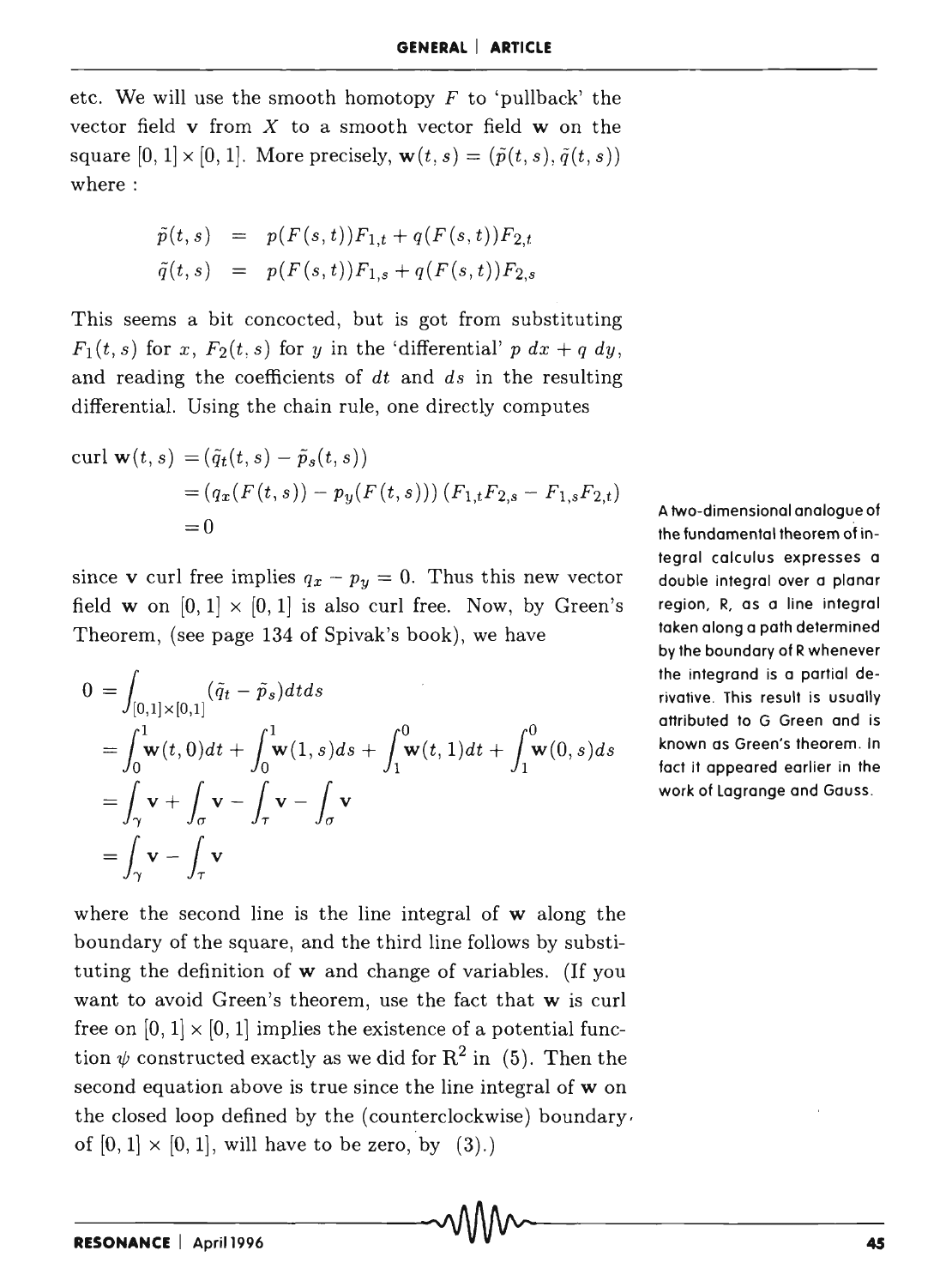For the more general piecewise smooth situation, one subdivides the square  $[0, 1] \times [0, 1]$  into small subsquares on each of which the homotopy is smooth, and replaces the integral of curl  $w$  on each subsquare by a line integral of  $w$  on its boundary. Adding up for all these subsquares, the line integrals on all the internal edges cancel pairwise, and what remains in the end, as before, is the line integral of w on the boundary of  $[0,1] \times [0,1]$ . This proves the lemma.

## Solution of the Problem

To get back to our story now, let us review the opening discussion about solving (1) for  $\mathbb{R}^2$  in the light of homology. Note that since every loop in  $\mathbb{R}^2$  is equivalent to the *constant loop* or *trivial loop*, the lemma above implies that the line integral of a curl free vector field along any loop is equal to the line integral around the constant loop, which is zero. Furthermore, if  $\gamma_1$  and  $\gamma_2$  are two paths joining the point P to the point Q in R<sup>2</sup>,  $\gamma = \gamma_1 * \gamma_2^{-1}$  is a loop based at P, so  $0 = \int_{\gamma} \mathbf{v} = \int_{\gamma_1} \mathbf{v} - \int_{\gamma_2} \mathbf{v}$  for a curl free field v, which implies that the work done along a path in a curl free field depends *only on the end-points* of the path. This is precisely the statement (3). Thus for a curl free v on  $\mathbb{R}^2$ , we may define the potential function  $\phi(x, y) = \int_{\gamma} \mathbf{v} \, \text{where } \gamma \, \text{is any}$ *path* joining a predetermined point *P* to the moving point  $Q = (x, y)$ . We chose one such path in (5), but could have chosen any other.

On the other hand, for  $R^2 - (0,0)$ , we have the curl free (whirlpool) vector field  $\omega$  introduced earlier, whose integral along the loop  $\gamma(t) = (\cos 2\pi t, \sin 2\pi t)$  is non-zero. So the lemma above implies, in particular, that *this loop cannot be equivalent to the trivial loop* !

In other words, the homology group  $H_1(R^2-(0,0))$  is nontrivial.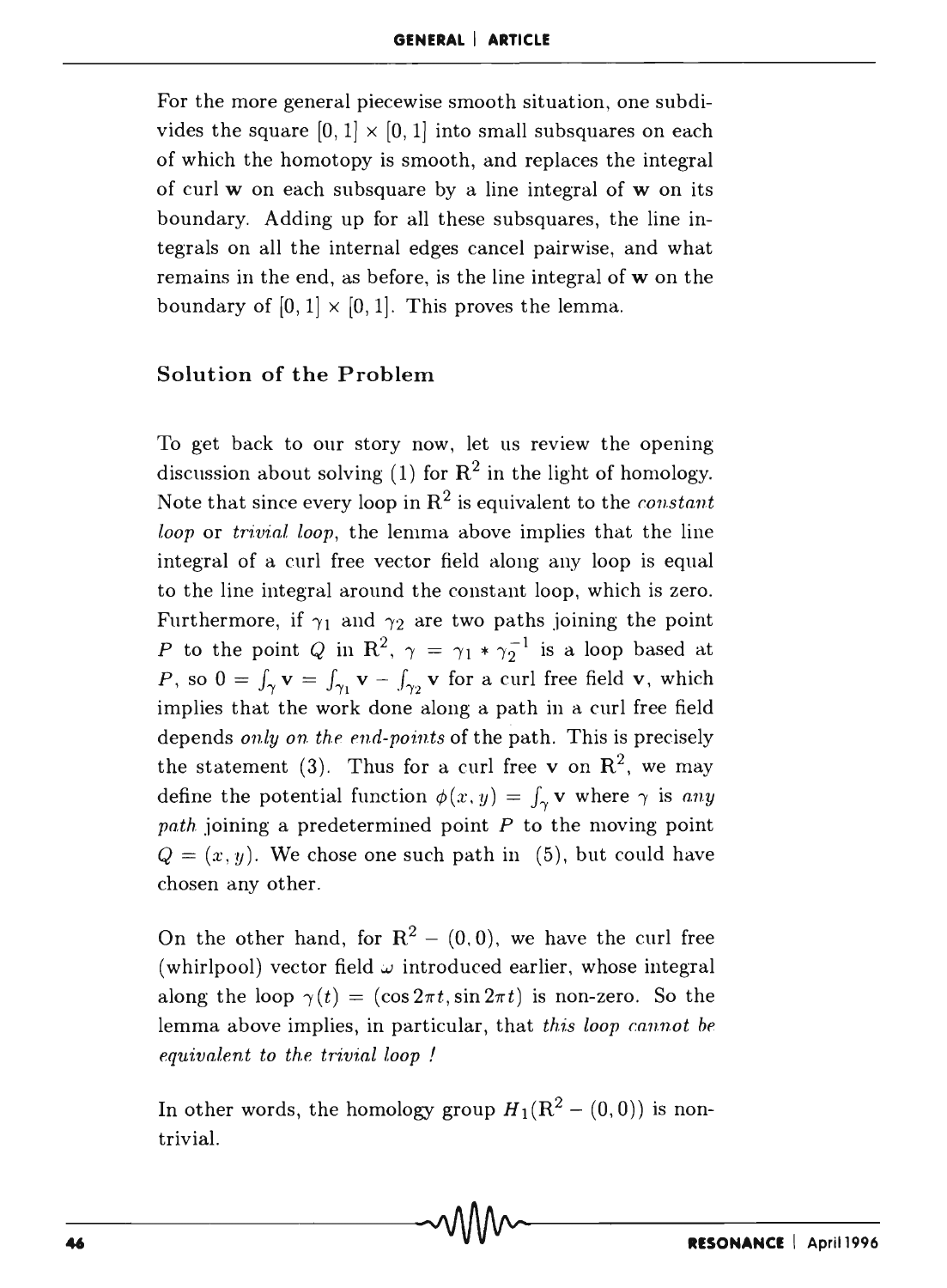In fact, if we consider the loops  $\gamma_n(t) = (\cos 2\pi nt, \sin 2\pi nt)$ for  $n \in \mathbb{Z}$ , we see that  $\int_{\gamma_n} \omega = 2\pi n$ , so that  $\gamma_n$  cannot be equivalent to  $\gamma_m$  for  $n \neq m$ . Thus the first homology group of  $R^2 - (0,0)$  is at least as large as the group of integers.

In fact, it turns out (though the proof is quite non-trivial) that the first homology of the punctured plane  $H_1 (R^2 - )$  $(0,0)$   $\simeq$  **Z**, with the loop  $\gamma_n$  introduced above representing the integer *n*. So every loop  $\gamma$  in  $\mathbb{R}^2 - (0,0)$  is equivalent to some  $\gamma_n$ , and in view of the preceding lemma, this integer *n* is determined by the relation  $2\pi n = \int_{\gamma} \omega$ . The integer *n* is called the *winding number* of  $\gamma$  about (0,0). For the snaky loop in *Figure 1*, for example, the winding number is  $-2$ . For more on this fascinating topic, and the connections with complex analysis, see chapter 4 of the book by Ahlfors.

To tie up this discussion, it would be very pleasing if instead of throwing up one's hands about the insolubility of (1), one could use the fact that  $H_1(\mathbb{R}^2 - (0,0)) \simeq \mathbb{Z}$  to give a quantitative answer regarding (1). For this we will use a very beautiful theorem, which is due to Georges de Rham. Note that our foregoing lemma says that for *X* a path connected open subset of R<sup>2</sup>, the line integral  $\int_{\gamma}$  **v** = 0 for a curl free field **v** on *X* if  $\gamma$  is equivalent to a constant loop in *X*. (In fact, this is a reformulation of the lemma).

The de Rham theorem (in this particular situation) asserts the following: If for a curl free vector field  $\bf{v}$  we have that  $\int_{\gamma}$ **v** = 0 for *all loops*  $\gamma$  in *X*, then **v** =  $\nabla \phi$  for some smooth function  $\phi$  on X.

Now let **v** be a curl free vector field on  $R^2 - (0,0)$ . Compute the line integral  $\int_{\gamma_1}$ **v**, where  $\gamma_1(t) = (\cos 2\pi t, \sin 2\pi t)$  is the generating loop for  $H_1(\mathbf{R}^2 - (0,0))$ . This will be some real number  $\alpha$ , say. Since  $\int_{\gamma_1} \omega = 2\pi$ , where  $\omega$  is the whirlpool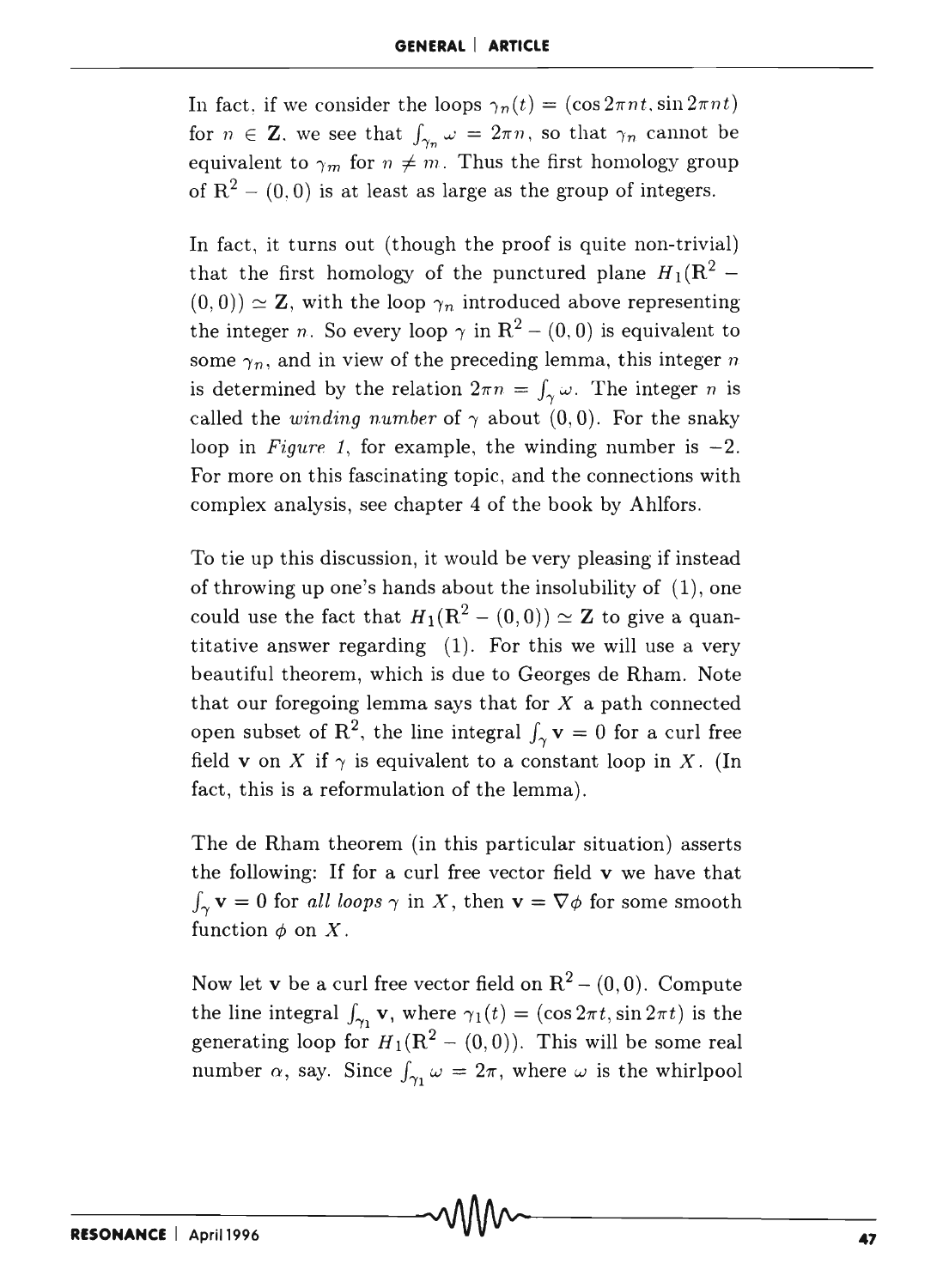vector field, it follows that

$$
\int_{\gamma_1} ({\bf v} - {\alpha\over 2\pi} \omega ) = 0
$$

Since  $\gamma_1$  is a generator for  $H_1(\mathbb{R}^2 - (0,0))$ , and the line integral over a sum of loops is the sum of the line integrals over those loops, it follows that

$$
\int_{n\gamma_1}({\bf v}-\frac{\alpha}{2\pi}\omega)=0
$$

for all  $n \in \mathbb{Z}$ . Since every loop  $\gamma$  in  $\mathbb{R}^2 - (0,0)$  is equivalent to  $\gamma_n \sim n\gamma_1$  for some integer n, and  $\mathbf{v} - \frac{\alpha}{2\pi}\omega$  is curl free, it follows that  $\int_{\gamma} (v - \frac{\alpha}{2\pi}\omega) = 0$  for every loop  $\gamma$  in  $R^2 - (0,0)$ . Thus, by de Rham's theorem, we have  $\mathbf{v} - \frac{\alpha}{2\pi}\omega = \nabla\phi$  for some smooth function  $\phi$  on  $\mathbb{R}^2 - (0,0)$ .

So the final answer is : If **v** is a vector field on  $R^2 - (0,0)$ such that curl  $v = 0$ , then there exists a real number  $\lambda$  and a smooth function  $\phi$  on R<sup>2</sup> - (0.0) such that  $\mathbf{v} = \lambda \omega + \lambda$  $\nabla \phi$ , where  $\lambda = 1/2\pi \int_{\gamma_1} \mathbf{v}$  and  $\omega$  is the whirlpool vector field. So we have 'measured' exactly how far we are from the solvability of (1).

Another algebraic way of saying the same thing is as follows. Denote. for X as above, the R-vector space of curl free vector fields on X by  $Z^1(X)$ . In this vector space, there sits the vector subspace of all vector fields which are gradients of potential functions. and this subspace is denoted  $B^1(X)$ . The quotient space  $Z^1(X)/B^1(X)$ , which is called the *first* de Rham cohomology of X and denoted  $H<sup>1</sup>(X)$  is therefore a real vector space which measures how much curl free fields depart from being gradients of functions. For example, the opening discussion showed that  $H^1(\mathbb{R}^2) = 0$ . What we have seen as the outcome of the entire discussion for  $R^2 - (0,0)$ is that  $H^1(\mathbb{R}^2 - (0,0))$  is isomorphic to the one dimensional real vector space  $R$ . and a basis element is, for example, the 'whirlpool' vector field  $\omega$ .

# **Suggested Reading**

- M Spivak. Calculus on Manifolds. Benjamin. 1965.
- L Ahlfors. Complex Analysis.McGraw Hill. 1966.
- **MJ** Greenberg. Lectures on Algebraic Topology. Benjamin.I967.
- I M Singer. J A Thorpe. Lecture Notes in Elementary Topology and Geometry. Springer UTM.1967.
- R Bott. L Tu. Differential Forms in Algebraic Topology.Springer GTM 82.1982.